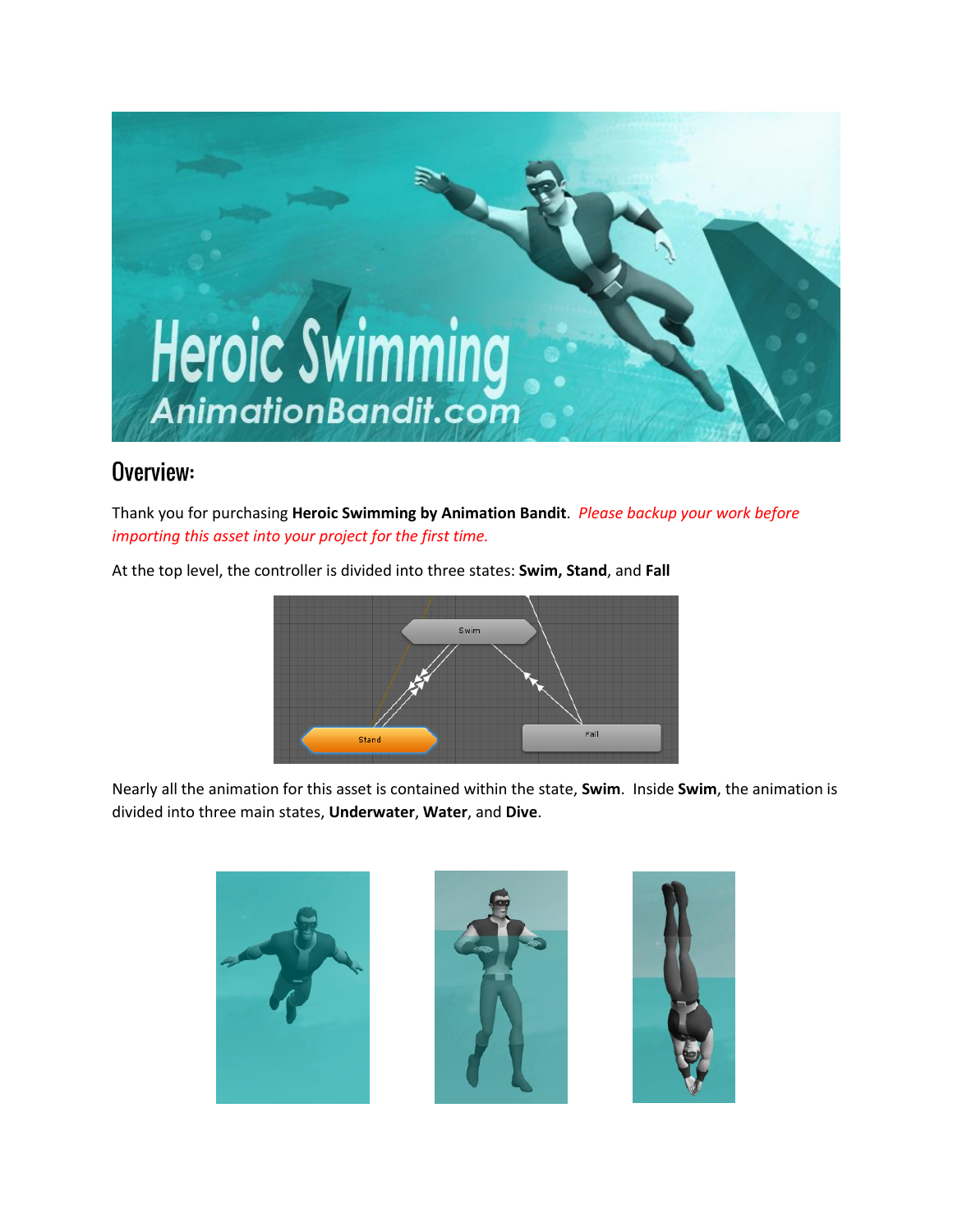**Dive** is used to transition from **Stand** and **Fall** to **Water** and **Underwater:**



Many animated actions and transitions are nested within each of these sub-states. Transition arrows show how each action blends to the next:



Parameters set the conditions required for the animated transitions between each state:

| <b>Has Exit Time</b><br>Settings |                     |                          |  |  |  |
|----------------------------------|---------------------|--------------------------|--|--|--|
|                                  |                     |                          |  |  |  |
| Dive Cycle                       | Dive_Dn_ToWaterIdle |                          |  |  |  |
| Conditions                       |                     |                          |  |  |  |
| Water                            | true<br>٠           | ÷                        |  |  |  |
| Underwater                       | false               | ÷                        |  |  |  |
| Idle                             | true<br>٠           | ÷                        |  |  |  |
| Swim<br>$=$                      | false<br>٠          | ÷                        |  |  |  |
|                                  |                     | $\overline{\phantom{a}}$ |  |  |  |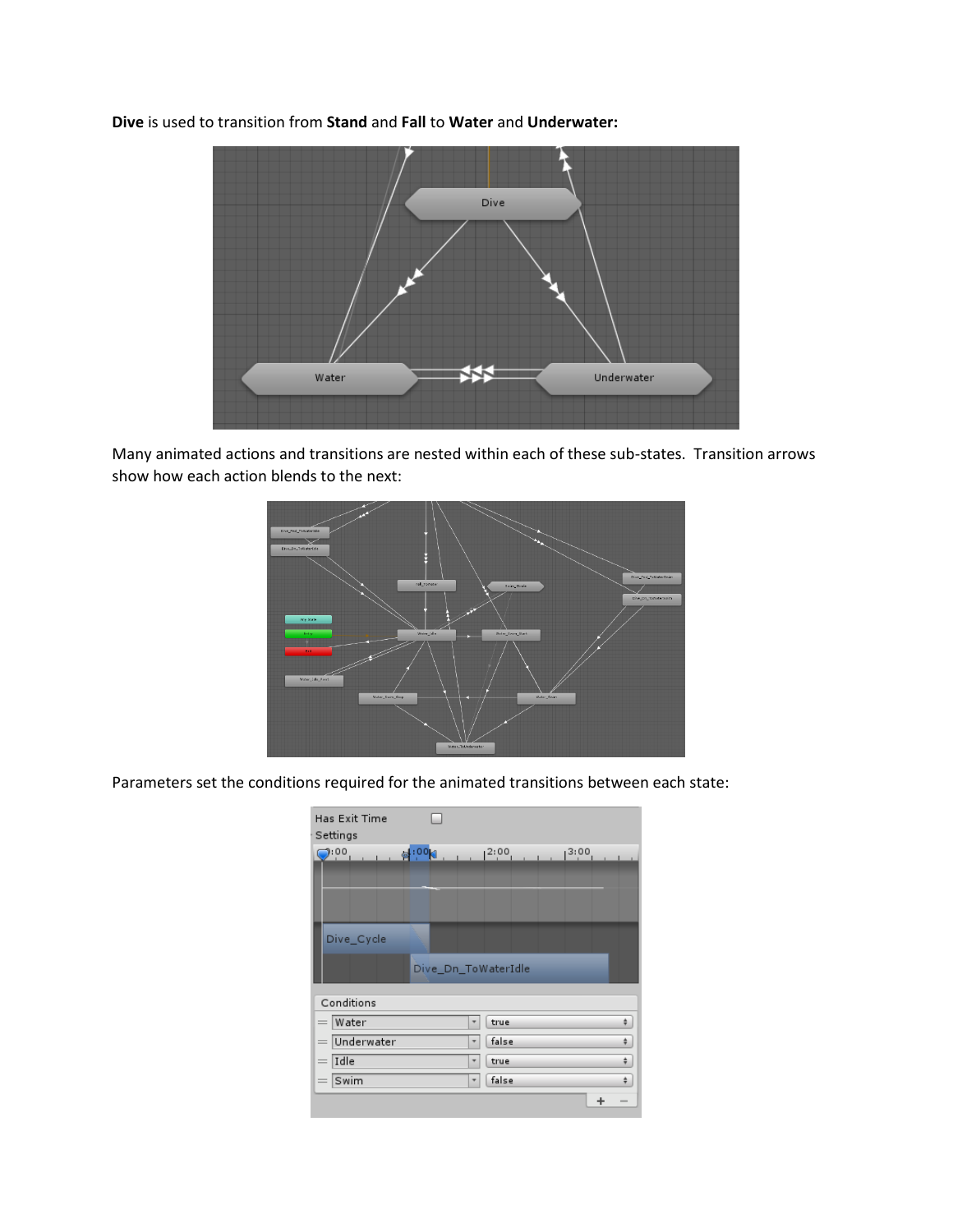# Parameters:

Though you may opt to add, remove or modify parameters for your own custom controller, reviewing the descriptions below will help clarify how each move is intended to function.

# On Ground:

**Idle**: If this is the only parameter that is checked, the character will play his standing idle.

# **Diving Into Water:**

**Fall:** Interrupts any active state and plays looping fall cycle. Enable **Water** and **Idle** to land in the water. You may also interrupt a fall cycle by enabling **Dive** or **Flip**.

**Flip**: Trigger while falling to play a forward flip cycle. Enable **Dive** when you want the character to stop flipping. **Flip** is only available during **Fall**, not **Idle**.

**Dive:** While in **Idle** or **Fall**, activate this trigger to make the character perform a basic dive. Until you tell the character to enter the water, he will continue falling in a dive cycle. You can modify how the character dives via other parameters such as:

**Dive\_High:** If checked, the character leaps with his arms outstretched before tucking into a dive pose. This animation is only available diving from **Idle**, not from **Fall**.

**Dive\_Twist:** If checked, the character performs an acrobatic twist in air. This animation is only available diving from **Idle**, not from **Fall**.

\*The first 24 frames of Dive\_Twist have been trimmed for player responsiveness, but you may opt to start the animation clip at frame 0 if you want the character to play a running intro leading into the dive.

**Water:** If enabled the character will complete his dive and transition to the surface of the water. Enable **Idle** to make the character tread water, or enable **Swim** to make him swim forward.

**Underwater:** If enabled the character will complete his dive beneath the surface of the water. Enable **Idle** to make the character idle underwater, or enable **Swim** to make him swim forward underwater.

# Swimming:

After diving into water, toggling between **Water** and **Underwater** will cause the character to submerge or swim to the surface. At any given time, only **Water** or **Underwater** may be active, not both. Disabling both **Water** and **Underwater** returns the character to his standing **Idle**.

**Swim:** Disable **Idle** and Enable **Swim** to make the character swim forward. Disable **Swim**, and enable **Idle** to make the character tread water.

**Swim\_Kick:** Enable while swimming underwater to play an alternate variation of the character's swimming cycle.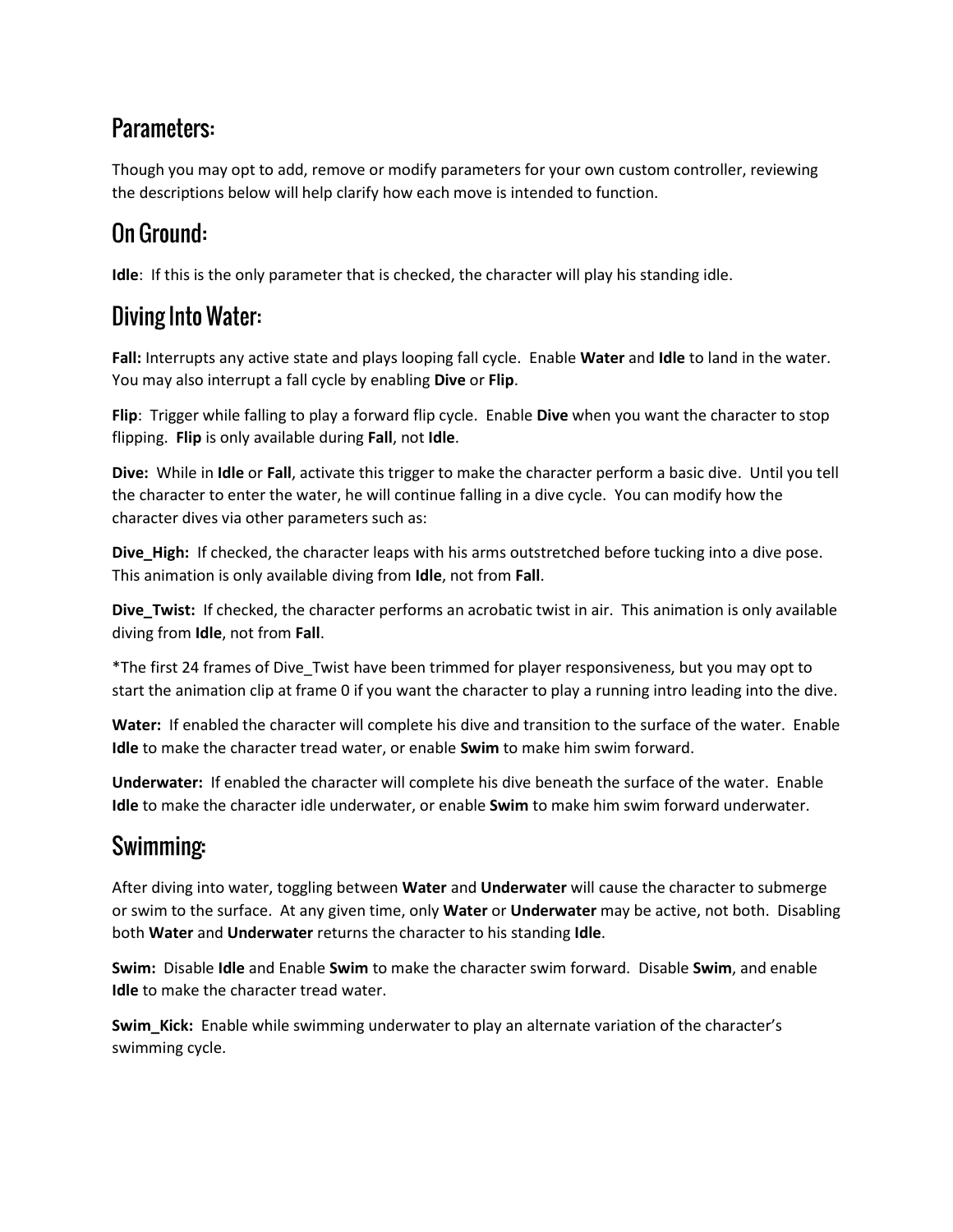**Swim\_Yaw:** Once the character is swimming forward, Swim\_Yaw may be used to steer him to the left or right.  $(-1 = len left, 0 = forward, 1 = lean right).$ 



**Swim\_Pitch:** This parameter is used exclusively while swimming underwater to steer up or down.  $(-1 =$  down, 0 = forward,  $1 =$  up).

Although **Swim\_Pitch** angles the character up and down, you will notice that his body shape is rigid like a plank of wood. Combine **Swim\_Pitch** with **Swim\_Bend** to curve the shape of the spine. For best results, use **Swim\_Bend** only when the player first changes pitch up or down, and then gradually blend this parameter to 0.

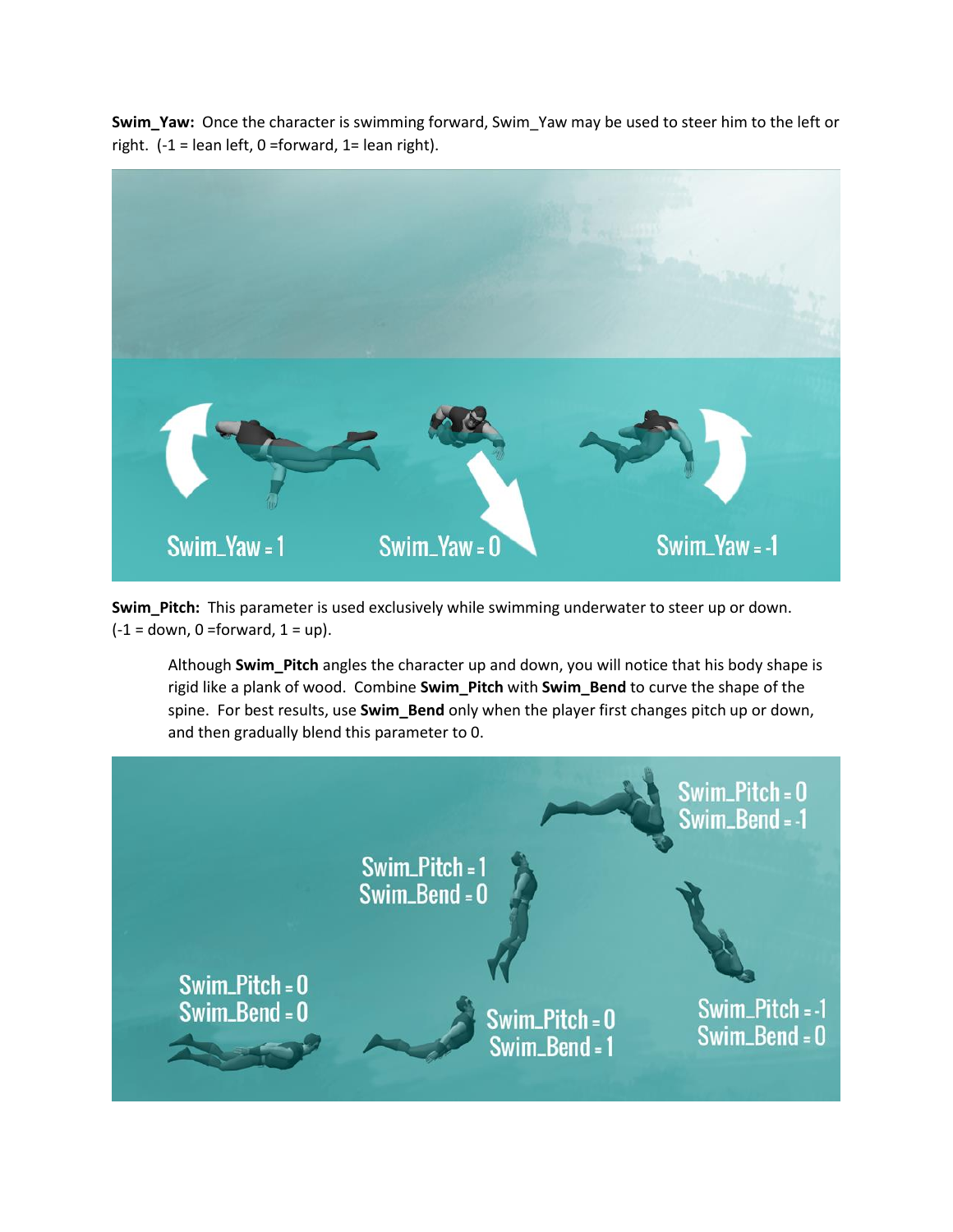**Swim\_Pivot:** Trigger to make the character rotate in place. While **Idle**, the direction he faces is determined by **Swim\_Pivot\_Yaw**. If **Swim\_Pivot** is triggered during **Swim**, the character automatically flips 180 degrees in the opposite direction.

**Swim\_Pivot\_Yaw:** When transitioning from **Idle** to **Swim**, use this parameter to determine the character's start direction (-180 = left back, -90 = left, 0 = forward, 90 = right, 180 = right back).



**Swim\_Pivot\_Pitch:** allows you to match the pitch of the pivot animation to the pitch of the underwater swim animation. This works as follows:

- 1. Trigger **Swim\_Pivot**, and set the value of **Swim\_Pivot\_Pitch** to match the same value as **Swim\_Pitch**. For example, if the character is swimming down, both parameters would be set to a value of -1.
- 2. The pivot animation will cause the character to flip 180 degrees in the opposite direction so that he is now swimming up. On completion of the pivot, change **Swim\_Pitch** to a value of 1.

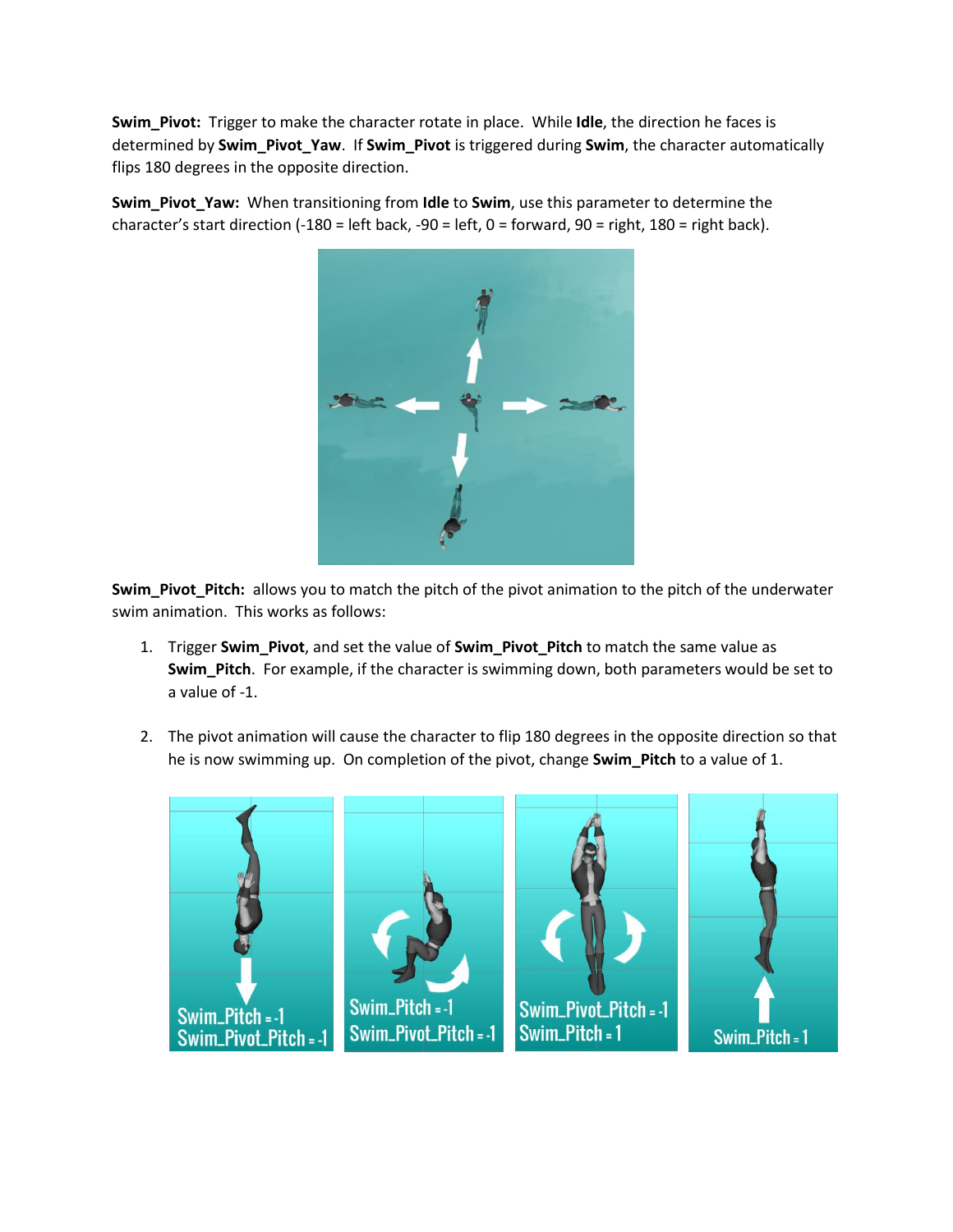Swim Strafe: When enabled, the character will move while treading water. Adjust the character's direction using the parameter, **Swim\_Strafe\_Direction** (clockwise rotation from 0° to 360°).



**Drown:** Trigger while underwater to make the character play his drowning animation. On complete, he will idle in his drowned state.

**Revive:** Trigger to return a drowned character to his default idle state.

## **Character Awareness:**

These parameters adjust additive poses on layers that control where the character's head is aiming:

**Aim\_Pitch**: Adjust to make the character look down/up (value range = -90 to 90). This is only used when standing idle.

**Aim\_Yaw**: Adjust to make the character look left/right (value range = -180 to 180). This is only used when standing idle.

**Water\_Aim\_Pitch**: Same as above, but used when idle on the surface of the water

**Water\_Aim\_Yaw**: Same as above, but used when idle on the surface of the water

**Underwater\_Aim\_Pitch**: Same as above, but used when idle underwater

**Underwater\_Aim\_Yaw**: Same as above, but used when idle underwater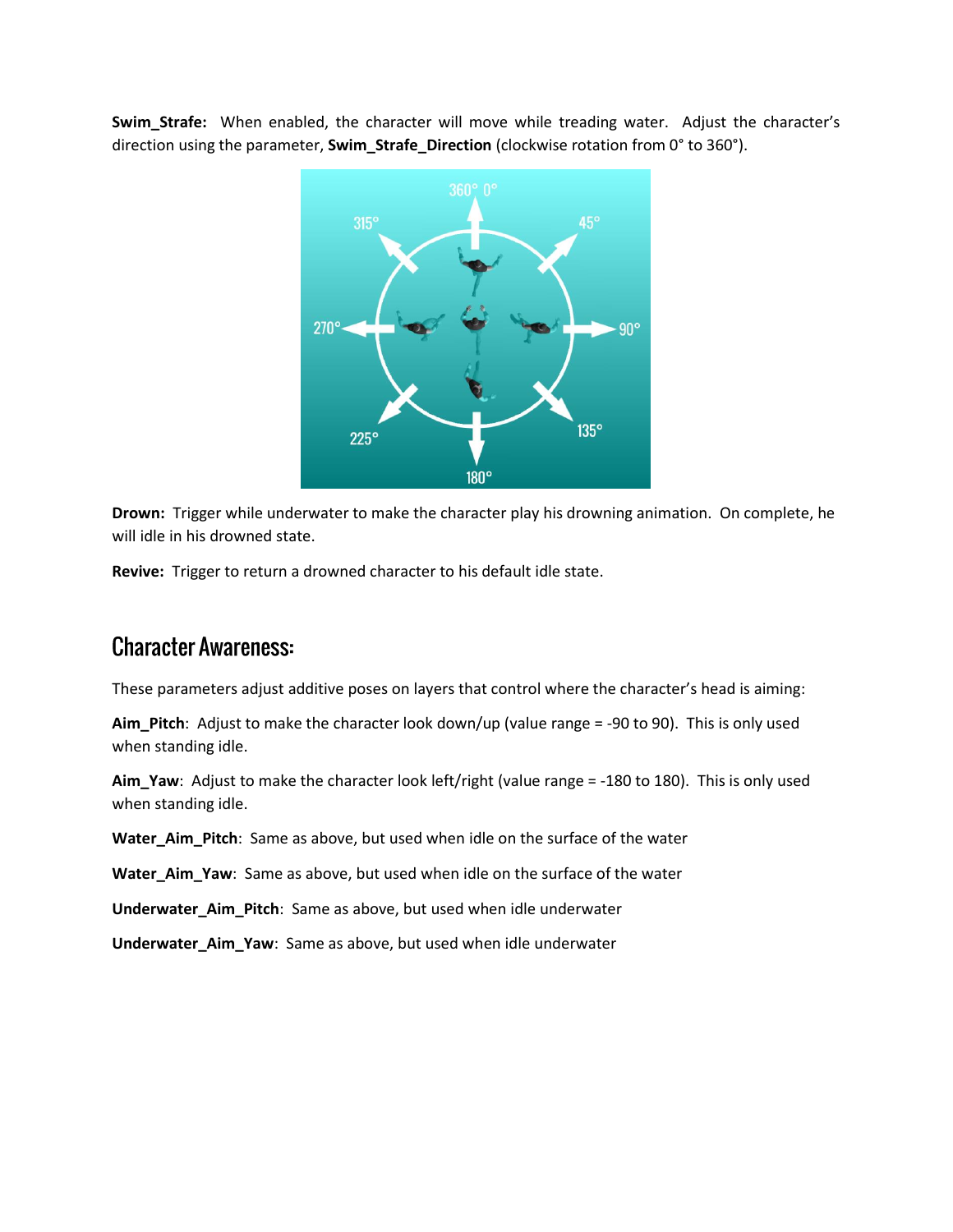# **FAO**

### *"What is the advantage of purchasing Animation Bandit vs. hiring an animator or using motion capture?"*

We believe that the vast majority of users will save time and reduce cost by using **Animation Bandit**. How much depends on the complexity of your project, the cost and skill of the animator you hire, and many other variables unique to your individual situation.

In general, a highly skilled animator working on AAA titles charges hundreds of dollars to produce about 3 to 4 seconds of quality work per day. Animating a complete character from scratch often takes months of labor to complete at great expense.

If you use motion capture you will spend many thousands of dollars per day renting a sound stage, and must hire an actor and a team of professionals to solve that data to your character rig. You will still need to hire an animator to clean up your raw data and turn it into game-ready motion cycles.

You may opt to supplement this asset with your own animation, but using **Animation Bandit** as your foundation lets you focus on the specific actions that truly make your game unique.

#### *"What do I need to know before using this asset?"*

This asset assumes users have a basic understanding of Unity's animation tools, Mecanim, state machines, blending, etc. If this is unfamiliar to you, please consult tutorials on the Unity website.

### *"How do I make my character walk, run, jump, climb, and strafe?"*

This asset is dedicated exclusively to swimming and diving in water. The standing idle animation is included only to demonstrate how this asset transitions into the dive state. If your game requires additional locomotion, consider purchasing **Heroic Traversal**, sold separately here:



<http://u3d.as/xui>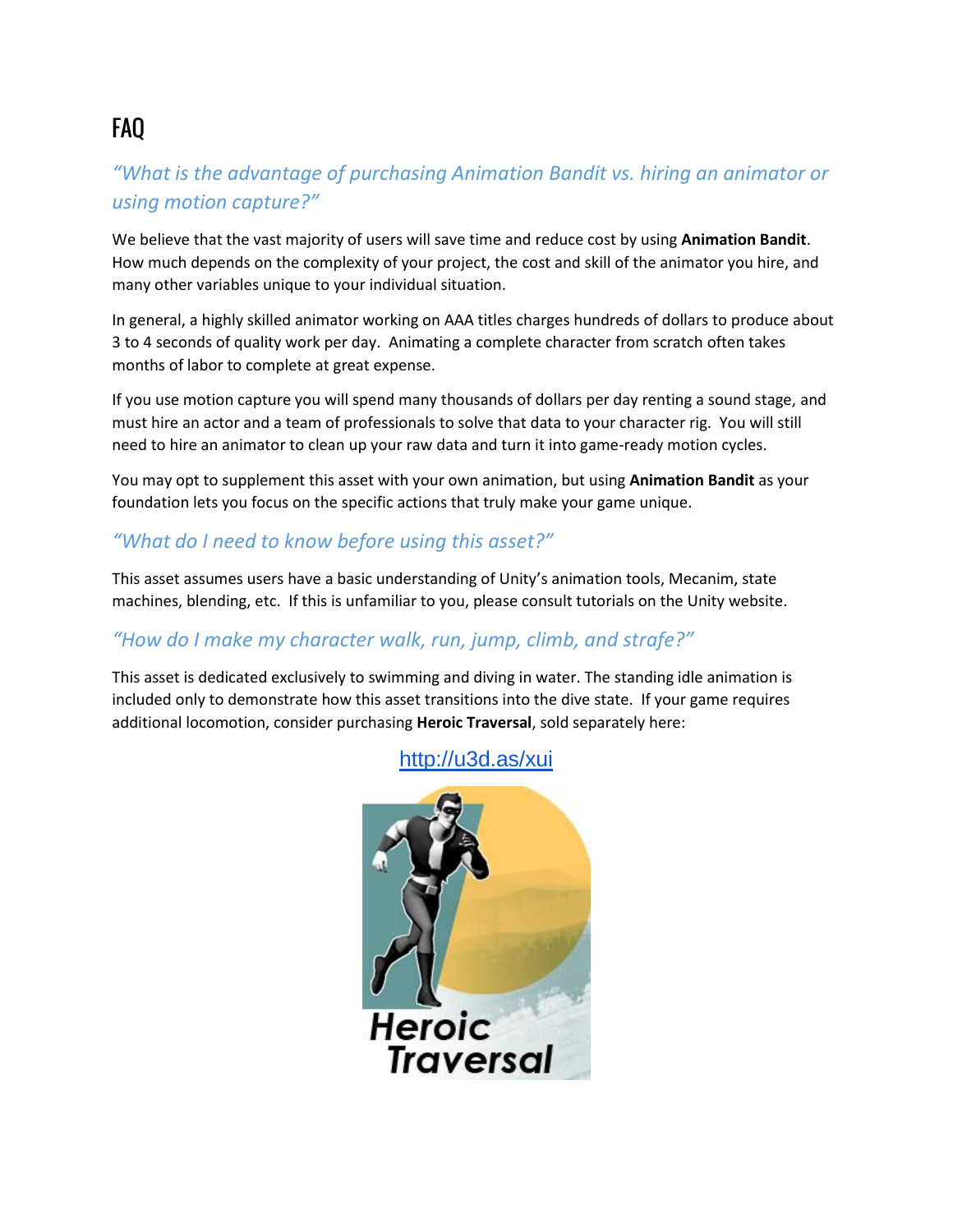#### *"How do I apply Animation Bandit's motion to my own character?"*

**Animation Bandit** is compatible with Unity's Mecanim system which allows for retargeting to other Humanoid characters. Please consult Unity's website for guidelines on how to properly rig your character. Animation will look best on characters similarly proportioned to the one provided with this asset.

#### *"What if I want my code to translate the character as opposed to root motion?"*

FBX files contain two versions of each animated clip. Use the version labeled "InPlace".

#### *"Where are the options to bake root motion into the pose?"*

By default, Animation Bandit is set to follow an animated root joint. This provides the highest quality motion since the root is authored to cycle perfectly (no drift on the X axis for example).

| Curves                  |                     |        |
|-------------------------|---------------------|--------|
| Events                  |                     |        |
| Mask                    |                     |        |
| Motion                  |                     |        |
| <b>Root Motion Node</b> | TSMGWorldJoint/Root |        |
| Import Messages         |                     |        |
|                         |                     | Revert |

If you want to bake root motion into the pose (to remove Y translation for example), you can do that by changing the root motion node to "none". If you do this, please understand that Unity is estimating the position of the root based on the character's center of mass, and this approximation is not always correct. This sometimes results in unwanted motion drifting even though there is no drift in the animation itself. In that case you are better off either using the authored root motion from the root joint, or by setting the character position in code using "InPlace" cycles.

### *"How do I create a playable character, add AI, sound effects, interactions with environment geometry etc.?"*

All of the above require custom code, and falls outside the scope of this asset which is merely a collection of animated actions. Unity provides a wealth of tutorials on their website with instructions on how to add programmed behaviors to your game.

## *"I want the character to perform an action not included in this asset. Will you create additional custom content for my game?"*

No promises on when/if we will create additional content, but your feedback and suggestions for future assets are always welcome.